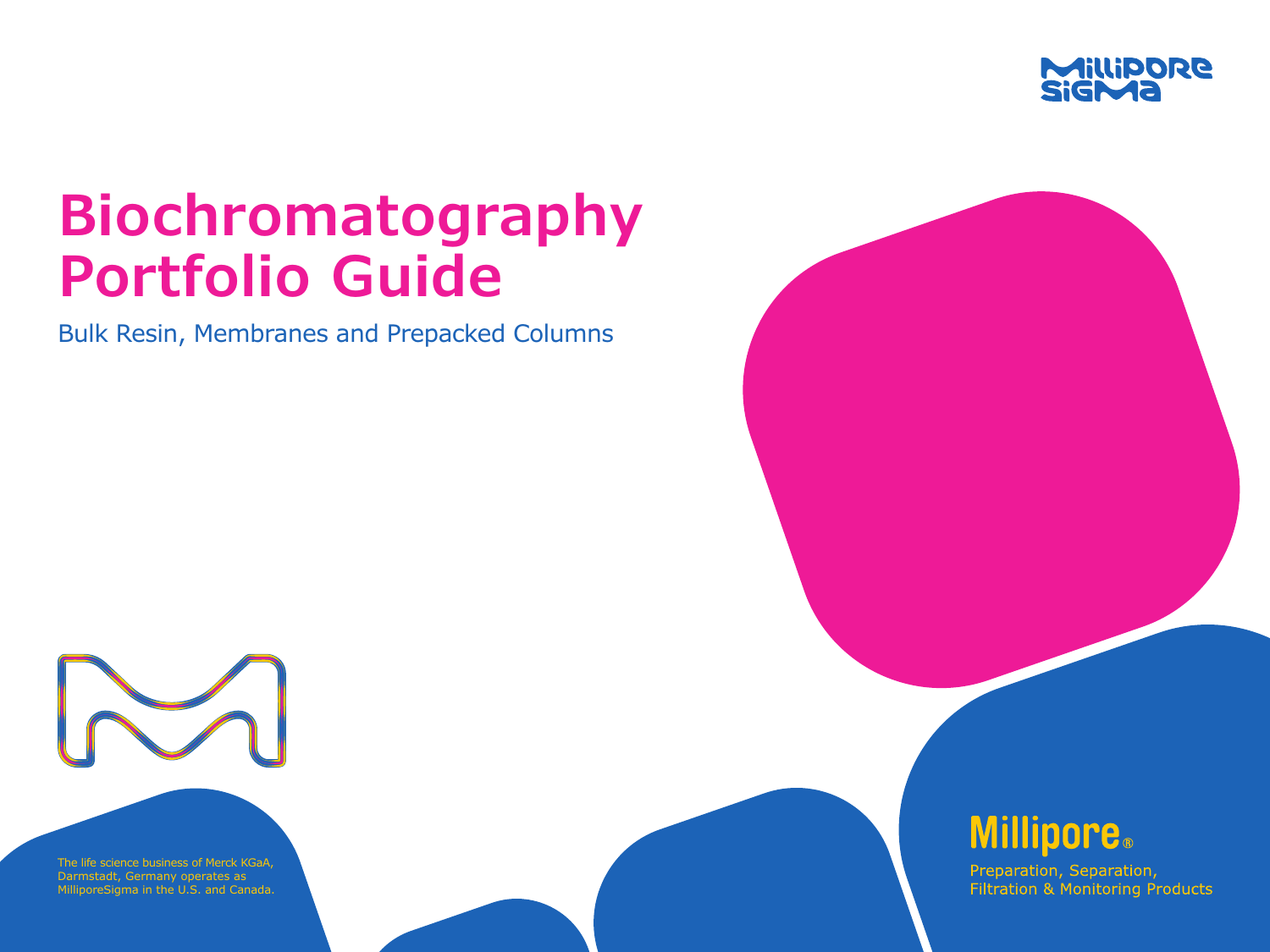| <b>Media</b><br><b>Type</b>   | <b>Product Description</b>                                                          | Ligand                                                                        | <b>Application</b>                                                                                                                                                                              | <b>Product Characteristics</b>                                                                                                                                                                                                          | <b>Prepacked Columns</b>                                                                                                                                                      | <b>Devices</b>                                                                                                                                                   | Catalog No.                                                                                                                                                                                                                                          | <b>Bulk</b><br><b>Media</b>                                                                                                                                                                                                                                                         | Catalog No.                                                                                                                                                      |                                                      |                                                      |                                           |                                                      |
|-------------------------------|-------------------------------------------------------------------------------------|-------------------------------------------------------------------------------|-------------------------------------------------------------------------------------------------------------------------------------------------------------------------------------------------|-----------------------------------------------------------------------------------------------------------------------------------------------------------------------------------------------------------------------------------------|-------------------------------------------------------------------------------------------------------------------------------------------------------------------------------|------------------------------------------------------------------------------------------------------------------------------------------------------------------|------------------------------------------------------------------------------------------------------------------------------------------------------------------------------------------------------------------------------------------------------|-------------------------------------------------------------------------------------------------------------------------------------------------------------------------------------------------------------------------------------------------------------------------------------|------------------------------------------------------------------------------------------------------------------------------------------------------------------|------------------------------------------------------|------------------------------------------------------|-------------------------------------------|------------------------------------------------------|
|                               | Eshmuno <sup>®</sup> Q resin<br>Base matrix: Hydrophilic<br>Polyvinyl Ether         |                                                                               |                                                                                                                                                                                                 |                                                                                                                                                                                                                                         |                                                                                                                                                                               |                                                                                                                                                                  | Purification of acidic and neutral<br>proteins and peptides from<br>different sources, (including<br>plasma proteins). DNA removal.<br>Designed specifically<br>for highly productive downstream<br>bioprocessing.<br>Separation at high flow rates. | • Mean particle size: d <sub>50</sub> 85 µm<br>· Protein binding capacity about 150<br>mg BSA/ml of gel<br>• pH stability range (working): 2-12<br>• pH stability range (CIP): 0-14<br>• Pressure limit 8 bar<br>• Linear flow rate up to $\sim$ 1000 cm/h<br><2.5 bar net pressure | <b>MiniChrom Columns:</b><br>1 mL (8 × 20 mm)<br>5 mL (8 x 100 mm)<br>RoboColumns <sup>®</sup> :<br>$0.2$ mL $(5 \times 10$ mm)<br>$0.6$ mL $(5 \times 30$ mm)   |                                                      | 1250650001<br>1250740001<br>1251330001<br>1251410001 | 10 mL<br>100 mL<br>500 mL<br>5 L          | 1200790010<br>1200790100<br>1200790500<br>1200795000 |
|                               | Fractogel <sup>®</sup> EMD<br>TMAE (M) resin<br>Base matrix: Methacrylate           |                                                                               | Purification of acidic and neutral<br>proteins and peptides from<br>different sources, (including<br>plasma proteins). DNA and virus<br>removal,<br>plasmid isolation, vaccine<br>purification. | · Particle size: 40-90 µm<br>• Protein binding capacity about<br>100 mg BSA/mL of gel<br>• pH stability range (working): 2-12<br>• pH stability range (CIP): 0-14<br>• Pressure limit 8 bar<br>• Linear flow rate up to $\sim$ 240 cm/h | MiniChrom Columns:<br>1 mL (8 × 20 mm)<br>5 mL (8 x 100 mm)<br>RoboColumns®:<br>$0.2$ mL $(5 \times 10$ mm)<br>$0.6$ mL $(5 \times 30$ mm)                                    |                                                                                                                                                                  | 1250540001<br>1250690001<br>1250840001<br>1251360001                                                                                                                                                                                                 | 10 mL<br>100 mL<br>500 mL<br>5 L                                                                                                                                                                                                                                                    | 1168810010<br>1168810100<br>1168810500<br>1168815000                                                                                                             |                                                      |                                                      |                                           |                                                      |
| Strong anion exchangers (AEX) | Fractogel <sup>®</sup> EMD TMAE<br>(S) resin<br>Base matrix: Methacrylate           | TMAE<br>Trimethylammoniumethyl                                                |                                                                                                                                                                                                 | • Particle size: 20-40 µm<br>• Protein binding capacity about<br>100 mg BSA/mL of gel<br>• pH stability range (working): 2-12<br>• pH stability range (CIP): 0-14<br>• Pressure limit 8 bar<br>• Linear flow rate up to $\sim$ 80 cm/h  | <b>MiniChrom Columns:</b><br>1 mL (8 × 20 mm)<br>5 mL (8 x 100 mm)<br>RoboColumns <sup>®</sup> :<br>$0.2$ mL $(5 \times 10$ mm)<br>$0.6$ mL $(5 \times 30$ mm)                |                                                                                                                                                                  | 1250570001<br>1250710001<br>1250860001<br>1251380001                                                                                                                                                                                                 | 10 mL<br>100 mL<br>500 mL<br>5L                                                                                                                                                                                                                                                     | 1168870010<br>1168870100<br>1168870500<br>1168875000                                                                                                             |                                                      |                                                      |                                           |                                                      |
|                               | Fractogel <sup>®</sup> EMD TMAE<br>Hicap (M) resin<br>Base matrix: Methacrylate     |                                                                               |                                                                                                                                                                                                 | · Particle size: 40-90 µm<br>• Protein binding capacity about<br>180 mg BSA/mL of gel<br>• pH stability range (working): 2-12<br>• pH stability range (CIP): 0-14<br>• Pressure limit 8 bar<br>• Linear flow rate up to $\sim$ 180 cm/h | <b>MiniChrom Columns:</b><br>1 mL (8 x 20 mm)<br>5 mL $(8 \times 100 \text{ mm})$<br>RoboColumns <sup>®</sup> :<br>$0.2$ mL $(5 \times 10$ mm)<br>$0.6$ mL $(5 \times 30$ mm) |                                                                                                                                                                  | 1250550001<br>1250700001<br>1250850001<br>1251370001                                                                                                                                                                                                 | 10 mL<br>100 mL<br>500 mL<br>5L                                                                                                                                                                                                                                                     | 1103160010<br>1103160100<br>1103160500<br>1103165000                                                                                                             |                                                      |                                                      |                                           |                                                      |
|                               | Fractogel <sup>®</sup> EMD TMAE<br>Medcap (M) resin<br>Base matrix: Methacrylate    |                                                                               |                                                                                                                                                                                                 |                                                                                                                                                                                                                                         |                                                                                                                                                                               |                                                                                                                                                                  |                                                                                                                                                                                                                                                      | · Particle size: 40-90 µm<br>• Protein binding capacity about<br>150 mg BSA/mL of gel<br>• pH stability range (working): 2-12<br>• pH stability range (CIP): 0-14<br>• Pressure limit 8 bar<br>• Linear flow rate up to $\sim$ 180 cm/h                                             | <b>MiniChrom Columns:</b><br>1 mL (8 × 20 mm)<br>5 mL $(8 \times 100 \text{ mm})$<br>RoboColumns®:<br>$0.2$ mL $(5 \times 10$ mm)<br>$0.6$ mL $(5 \times 30$ mm) | 1250560001<br>1250780001<br>1251440001<br>1251500001 |                                                      | $10 \text{ mL}$<br>100 mL<br>500 mL<br>5L | 1168850010<br>1168850100<br>1168850500<br>1168855000 |
|                               | Natrix <sup>®</sup> Q membrane<br>adsorber<br>Base matrix:<br>Porous polyacrylamide | amine chemistry<br>(amidopropyl trimethyl)<br>ammonium chloride)<br>sity qual | Single-use membrane adsorber for<br>host cell proteins.<br>virus, DNA and endotoxin removal.                                                                                                    | • Nominal pore size: 0.4 µm<br>• Protein binding capacity:<br>>200 mg BSA/mL of membrane<br>· Flow rate: 5-25 membrane volume<br>per minute<br>(2.4-12 seconds residence time)                                                          |                                                                                                                                                                               | Natrix <sup>®</sup> Q Recon Mini (0.2 mL)<br>Natrix <sup>®</sup> Q Pilot (15 mL)<br>Natrix <sup>®</sup> Q Process 150 (115 mL)<br>Natrix® Q Process 600 (460 mL) | NXF-01<br>$NXF-10$<br><b>NXF-20</b><br><b>NXF-50</b>                                                                                                                                                                                                 |                                                                                                                                                                                                                                                                                     |                                                                                                                                                                  |                                                      |                                                      |                                           |                                                      |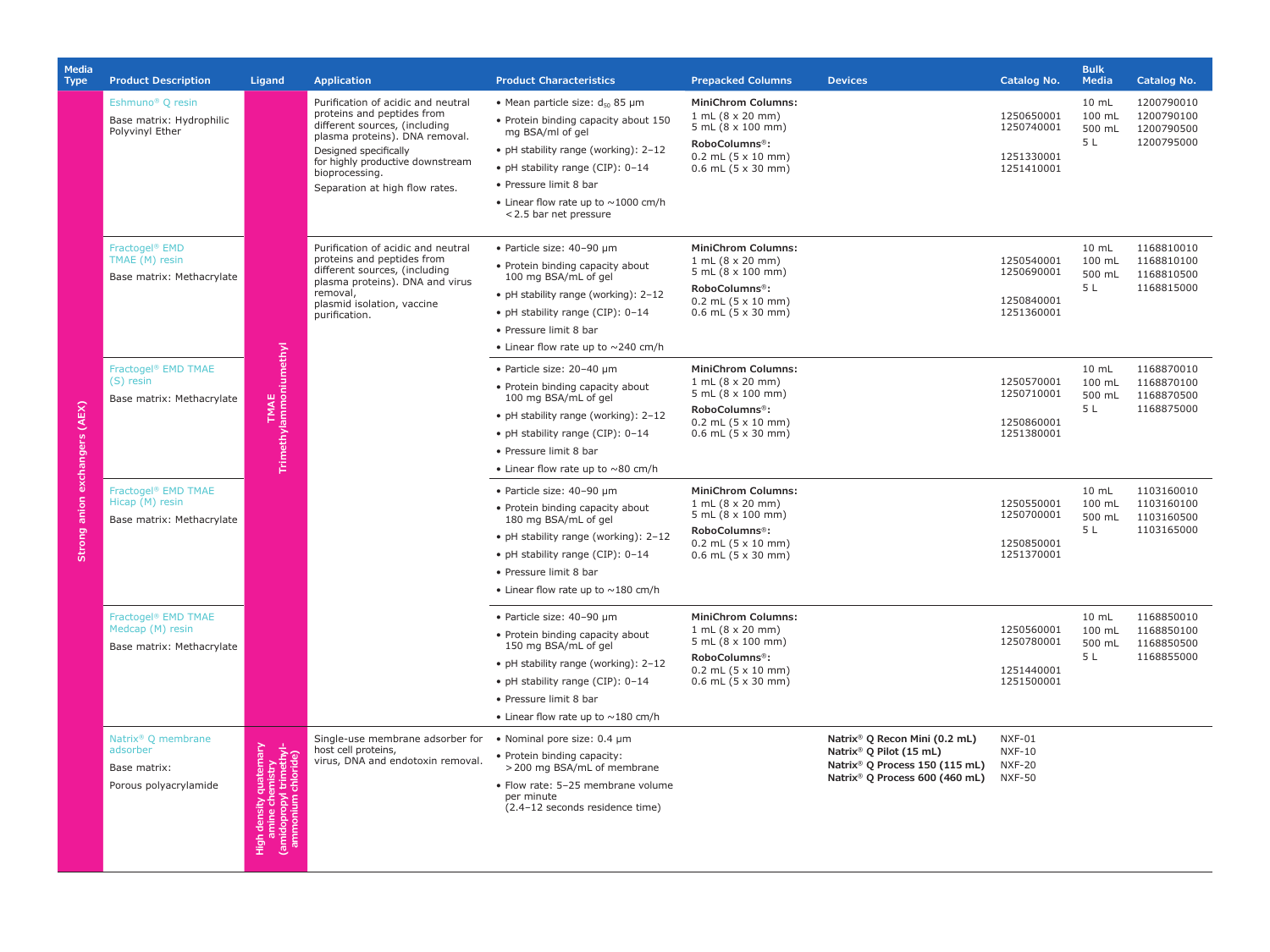| <b>Product Description</b>                  | Ligand                           | <b>Application</b>                                                                                                                                                                                    | <b>Product Characteristics</b>                                                                                                                                                                                    | <b>Prepacked Columns</b>                                                                                                                                | <b>Catalog No.</b>                                                                                                                                                                                            | <b>Bulk</b><br><b>Media</b>                                                                    | <b>Catalog No.</b>                     |
|---------------------------------------------|----------------------------------|-------------------------------------------------------------------------------------------------------------------------------------------------------------------------------------------------------|-------------------------------------------------------------------------------------------------------------------------------------------------------------------------------------------------------------------|---------------------------------------------------------------------------------------------------------------------------------------------------------|---------------------------------------------------------------------------------------------------------------------------------------------------------------------------------------------------------------|------------------------------------------------------------------------------------------------|----------------------------------------|
| Fractogel <sup>®</sup> EMD DEAE (M) resin   |                                  | Purification of acidic and neutral proteins                                                                                                                                                           | · Particle size: 40-90 µm                                                                                                                                                                                         | <b>MiniChrom Columns:</b>                                                                                                                               |                                                                                                                                                                                                               | 10 mL                                                                                          | 1168830010                             |
| Base matrix: Methacrylate                   |                                  | (including plasma proteins), DNA removal,                                                                                                                                                             | • Protein binding capacity about<br>100 mg BSA/mL of gel                                                                                                                                                          | 1 mL (8 × 20 mm)<br>5 mL (8 × 100 mm)                                                                                                                   | 1250580001<br>1250790001                                                                                                                                                                                      | 100 mL<br>500 mL                                                                               | 1168830100<br>1168830500               |
|                                             |                                  |                                                                                                                                                                                                       | • pH stability range (working): 2-13                                                                                                                                                                              |                                                                                                                                                         |                                                                                                                                                                                                               |                                                                                                | 1168835000                             |
|                                             |                                  | exchange media can be used from pH 2 up                                                                                                                                                               | • pH stability range (CIP): 0-14                                                                                                                                                                                  | $0.6$ mL (5 $\times$ 30 mm)                                                                                                                             | 1251510001                                                                                                                                                                                                    |                                                                                                |                                        |
|                                             |                                  |                                                                                                                                                                                                       | • Pressure limit 8 bar                                                                                                                                                                                            |                                                                                                                                                         |                                                                                                                                                                                                               |                                                                                                |                                        |
|                                             |                                  |                                                                                                                                                                                                       | • Linear flow rate up to<br>$\sim$ 170 cm/h                                                                                                                                                                       |                                                                                                                                                         |                                                                                                                                                                                                               |                                                                                                |                                        |
| Fractogel® EMD DMAE (M) resin               |                                  | Purification of acidic and neutral proteins                                                                                                                                                           | · Particle size: 40-90 µm                                                                                                                                                                                         | <b>MiniChrom Columns:</b>                                                                                                                               |                                                                                                                                                                                                               | 10 mL                                                                                          | 1168840010                             |
| Base matrix: Methacrylate                   |                                  | (e.g. plasma proteins), peptides, and<br>nucleic acids<br>(e.g. plasmid DNA), blood fractionation.<br>Due to the titration behavior, the ion<br>exchange media can be used from pH 2 up<br>to pH 8.5. | • Protein binding capacity about<br>100 mg BSA/mL of gel                                                                                                                                                          | 5 mL (8 × 100 mm)                                                                                                                                       | 1250590001<br>1250800001                                                                                                                                                                                      | 500 mL                                                                                         | 1168840100<br>1168840500               |
|                                             |                                  |                                                                                                                                                                                                       | • pH stability range (working): 2-13                                                                                                                                                                              |                                                                                                                                                         |                                                                                                                                                                                                               |                                                                                                | 1168845000                             |
|                                             |                                  |                                                                                                                                                                                                       | • pH stability range (CIP): 0-14                                                                                                                                                                                  | $0.6$ mL (5 x 30 mm)                                                                                                                                    | 1251520001                                                                                                                                                                                                    |                                                                                                |                                        |
|                                             |                                  |                                                                                                                                                                                                       | · Pressure limit 8 bar                                                                                                                                                                                            |                                                                                                                                                         |                                                                                                                                                                                                               |                                                                                                |                                        |
|                                             |                                  |                                                                                                                                                                                                       | $\bullet$ Linear flow rate up to $\sim$ 170 cm/h                                                                                                                                                                  |                                                                                                                                                         |                                                                                                                                                                                                               |                                                                                                |                                        |
| Eshmuno <sup>®</sup> S resin                |                                  | Purification of basic and neutral proteins                                                                                                                                                            | • Mean particle size d50: 85 µm                                                                                                                                                                                   | <b>MiniChrom Columns:</b>                                                                                                                               |                                                                                                                                                                                                               | 10 mL                                                                                          | 1200780010                             |
| Base matrix: Hydrophilic Polyvinyl<br>Ether |                                  | (e.g. antibodies) and peptides, designed<br>specifically for highly productive<br>downstream bioprocessing.<br>High flowrate applications.                                                            | . Protein binding capacity about 165 mg<br>lysozyme/mL of gel                                                                                                                                                     | 1 mL (8 × 20 mm)<br>5 mL (8 x 100 mm)<br>RoboColumns <sup>®</sup> :<br>$0.2$ mL (5 x 10 mm)<br>$0.6$ mL (5 $\times$ 30 mm)                              | 1250640001<br>1250730001                                                                                                                                                                                      | 100 mL<br>500 mL<br>5L                                                                         | 1200780100<br>1200780500<br>1200785000 |
|                                             |                                  |                                                                                                                                                                                                       | • pH stability range (working): 2-12                                                                                                                                                                              |                                                                                                                                                         |                                                                                                                                                                                                               |                                                                                                |                                        |
|                                             |                                  |                                                                                                                                                                                                       | • pH stability range (CIP): 0-14                                                                                                                                                                                  |                                                                                                                                                         |                                                                                                                                                                                                               |                                                                                                |                                        |
|                                             |                                  |                                                                                                                                                                                                       | · Pressure limit 8 bar                                                                                                                                                                                            |                                                                                                                                                         |                                                                                                                                                                                                               |                                                                                                |                                        |
|                                             |                                  |                                                                                                                                                                                                       | • Linear flow rate up to $\sim$ 1000 cm/h<br>(< 2.5 bar net pressure)                                                                                                                                             |                                                                                                                                                         |                                                                                                                                                                                                               |                                                                                                |                                        |
| Eshmuno <sup>®</sup> CPX resin              |                                  | Intermediate or pol-ishing purification of<br>monoclonal antibodies.<br>High aggregate removal efficiency.                                                                                            | • Mean particle size d50: 50 µm                                                                                                                                                                                   | <b>MiniChrom Columns:</b><br>1 mL (8 × 20 mm)<br>5 mL (8 x 100 mm)<br>RoboColumns <sup>®</sup> :<br>$0.2$ mL (5 $\times$ 10 mm)<br>$0.6$ mL (5 x 30 mm) | 1251560001<br>1251570001                                                                                                                                                                                      | 10 mL                                                                                          | 1200830010                             |
| Base matrix: Hydrophilic Polyvinyl<br>Ether | SO <sub>3</sub><br>Sulfoisobutyl |                                                                                                                                                                                                       | • Protein binding capacity about 120 mg<br>lysozyme/mL of gel                                                                                                                                                     |                                                                                                                                                         |                                                                                                                                                                                                               | 100 mL<br>500 mL                                                                               | 1200830100<br>1200830500               |
|                                             |                                  | Excellent IgG dynam-                                                                                                                                                                                  | • pH stability (working): 2-12                                                                                                                                                                                    |                                                                                                                                                         |                                                                                                                                                                                                               |                                                                                                | 1200835000                             |
|                                             |                                  | ic binding capacity.                                                                                                                                                                                  | • pH stability range (CIP): 0-14                                                                                                                                                                                  |                                                                                                                                                         | 1251590001                                                                                                                                                                                                    |                                                                                                |                                        |
|                                             |                                  | window.                                                                                                                                                                                               | • Pressure limit 8 bar                                                                                                                                                                                            |                                                                                                                                                         |                                                                                                                                                                                                               |                                                                                                |                                        |
|                                             |                                  |                                                                                                                                                                                                       | $\bullet$ Linear flow rate up to $\sim$ 500 cm/h<br>(<3.0 bar net pressure)                                                                                                                                       |                                                                                                                                                         |                                                                                                                                                                                                               |                                                                                                |                                        |
| Eshmuno <sup>®</sup> CP-FT resin            |                                  | Intermediate or                                                                                                                                                                                       | • Mean particle size d50: 50 µm                                                                                                                                                                                   | <b>MiniChrom Columns:</b>                                                                                                                               |                                                                                                                                                                                                               | $10 \text{ mL}$                                                                                | 1200930010<br>1200930100<br>1200930500 |
| Base matrix: Hydrophilic Polyvinyl<br>Ether |                                  | polishing purification of monoclonal<br>antibodies in frontal chromatography mode,                                                                                                                    | • Protein binding capacity about 70 mg<br>lysozyme/mL of gel                                                                                                                                                      | $0.2$ mL (5 $\times$ 10 mm)<br>$1 mL (8 \times 20 mm)$                                                                                                  | 1251700001<br>1251680001                                                                                                                                                                                      | 100 mL<br>500 mL                                                                               |                                        |
|                                             |                                  |                                                                                                                                                                                                       | • pH stability (working): 2-12                                                                                                                                                                                    |                                                                                                                                                         |                                                                                                                                                                                                               |                                                                                                | 1200935000                             |
|                                             |                                  |                                                                                                                                                                                                       | • pH stability range (CIP): 0-14                                                                                                                                                                                  |                                                                                                                                                         |                                                                                                                                                                                                               |                                                                                                |                                        |
|                                             |                                  |                                                                                                                                                                                                       | • Pressure limit 8 bar                                                                                                                                                                                            | $0.2$ mL (5 x 10mm)                                                                                                                                     | 1251710001                                                                                                                                                                                                    |                                                                                                |                                        |
|                                             |                                  |                                                                                                                                                                                                       | • Linear flow rate up to ~400 cm/h<br>$(3.0 bar net pressure)$                                                                                                                                                    |                                                                                                                                                         |                                                                                                                                                                                                               |                                                                                                |                                        |
|                                             |                                  | DEAE<br>Diethylaminoethyl<br><b>DMAE</b><br>Dimethylaminoethyl                                                                                                                                        | and peptides from different sources.<br>vaccine purification, blood fractionation.<br>Due to the titration behavior, the ion<br>to pH 9.5.<br>Wide pH and conductivity operating<br>for the removal of aggregates |                                                                                                                                                         | RoboColumns <sup>®</sup> :<br>$0.2$ mL (5 x 10 mm)<br>$1 mL (8 \times 20 mm)$<br>RoboColumns <sup>®</sup> :<br>$0.2$ mL (5 x 10 mm)<br>5 mL (8 × 100 mm)<br>RoboColumns <sup>®</sup> :<br>$0.6$ mL (5 x 30mm) | 1251450001<br>1251460001<br>1251320001<br>1251400001<br>1251580001<br>1251690001<br>1251720001 | 5 L<br>100 mL<br>5L<br>5L<br>5L        |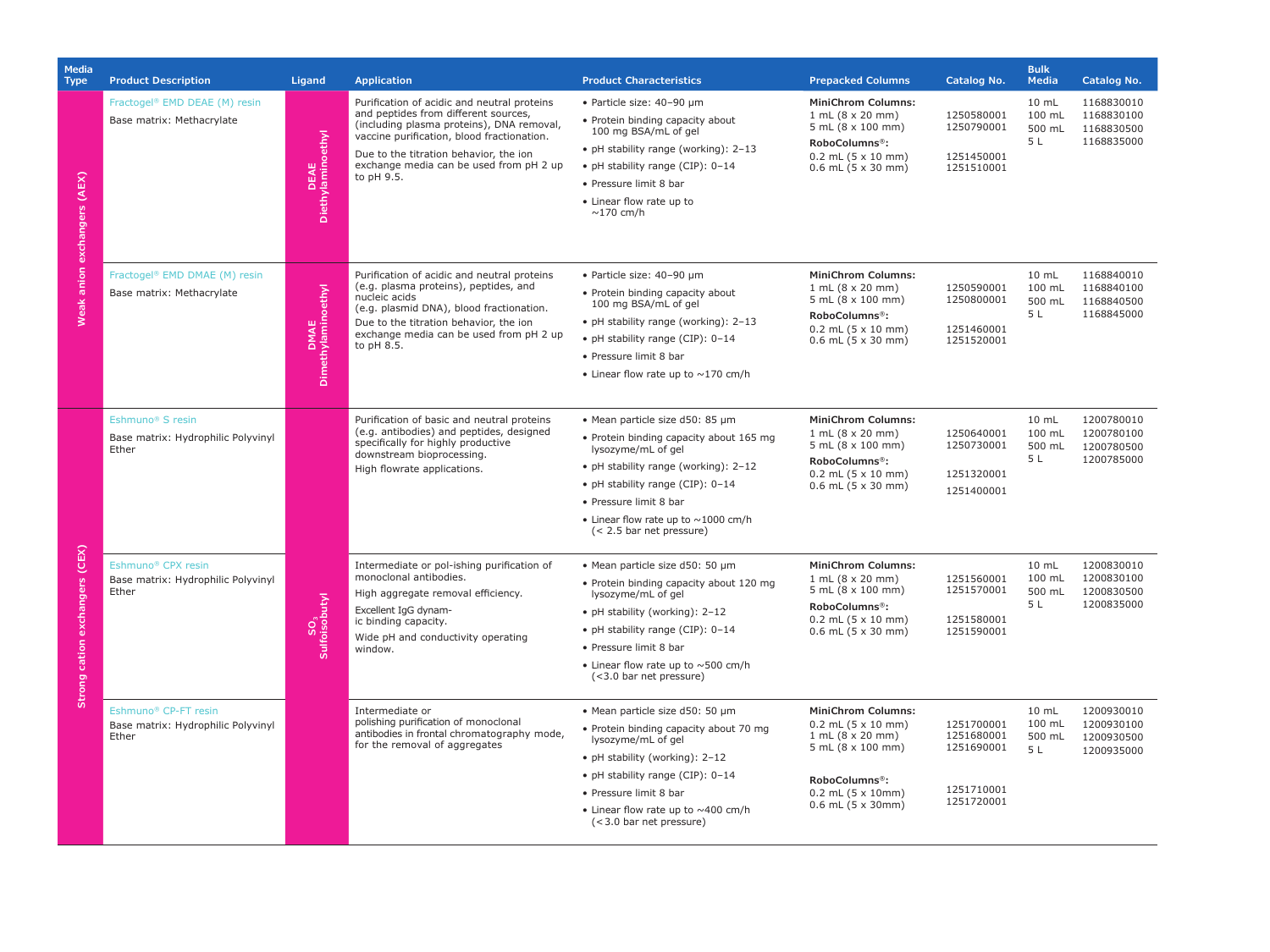| <b>Product Description</b>                                                    | Ligand                                     | <b>Application</b>                                                                                               | <b>Product Characteristics</b>                                                                   | <b>Prepacked Columns</b>                                                                                                                                                                                                                                                                                                                                                                              | <b>Catalog No.</b>                                                               | <b>Bulk Media</b>                          | <b>Catalog No.</b>                                   |
|-------------------------------------------------------------------------------|--------------------------------------------|------------------------------------------------------------------------------------------------------------------|--------------------------------------------------------------------------------------------------|-------------------------------------------------------------------------------------------------------------------------------------------------------------------------------------------------------------------------------------------------------------------------------------------------------------------------------------------------------------------------------------------------------|----------------------------------------------------------------------------------|--------------------------------------------|------------------------------------------------------|
| Eshmuno <sup>®</sup> CPS resin<br>Base Matrix: Hydrophilic Polyvinyl<br>Ether |                                            | Intermediate or polishing purification<br>of recombinant proteins providing high<br>capacity and salt tolerance. | • Mean Particle Size d50: 50 um<br>· Protein binding capacity about 160 mg<br>lysozyme/mL of gel | <b>MiniChrom Columns:</b><br>1 mL (8 × 20 mm)<br>5 mL (8 × 100 mm)                                                                                                                                                                                                                                                                                                                                    | 1251640001<br>1251650001                                                         | 10 mL<br>100 mL<br>500 mL<br>5 L           | 1200840010<br>1200840100<br>1200840500<br>1200845000 |
|                                                                               |                                            |                                                                                                                  | • pH stability range (CIP): 0-14<br>· Pressure limit 8 bar                                       | RoboColumns <sup>®</sup> :<br>$0.2$ mL $(5 \times 10$ mm)<br>$0.6$ mL $(5 \times 30$ mm)                                                                                                                                                                                                                                                                                                              | 1251660001<br>1251670001                                                         |                                            |                                                      |
|                                                                               |                                            |                                                                                                                  | (<3.0 bar net pressure)                                                                          |                                                                                                                                                                                                                                                                                                                                                                                                       |                                                                                  |                                            |                                                      |
| Fractogel® EMD SO <sub>3</sub> - (M) resin<br>Base matrix: Methacrylate       |                                            | Purification of basic and neutral proteins                                                                       | · Particle size: 40-90 µm                                                                        | <b>MiniChrom Columns:</b>                                                                                                                                                                                                                                                                                                                                                                             |                                                                                  | 10 mL                                      | 1168820010                                           |
|                                                                               |                                            | and peptides.                                                                                                    | • Protein binding capacity about<br>130 mg lysozyme/mL of gel                                    | $1 mL (8 \times 20 mm)$<br>5 mL (8 x 100 mm)                                                                                                                                                                                                                                                                                                                                                          | 1250610001<br>1250720001                                                         | 500 mL                                     | 1168820100<br>1168820500<br>1168825000               |
|                                                                               |                                            |                                                                                                                  |                                                                                                  | RoboColumns <sup>®</sup> :                                                                                                                                                                                                                                                                                                                                                                            | 1250900001                                                                       |                                            |                                                      |
|                                                                               |                                            |                                                                                                                  |                                                                                                  | $0.2$ mL (5 x 10 mm)                                                                                                                                                                                                                                                                                                                                                                                  |                                                                                  |                                            |                                                      |
|                                                                               |                                            |                                                                                                                  |                                                                                                  |                                                                                                                                                                                                                                                                                                                                                                                                       |                                                                                  |                                            |                                                      |
|                                                                               |                                            |                                                                                                                  |                                                                                                  |                                                                                                                                                                                                                                                                                                                                                                                                       |                                                                                  |                                            |                                                      |
|                                                                               |                                            | (e.g. antibodies)<br>and peptides.                                                                               |                                                                                                  | 1 mL (8 × 20 mm)<br>5 mL (8 x 100 mm)<br>RoboColumns <sup>®</sup> :                                                                                                                                                                                                                                                                                                                                   |                                                                                  | $10 \text{ mL}$<br>100 mL<br>500 mL<br>5 L | 1168900010<br>1168900100<br>1168900500<br>1168905000 |
| Base matrix: Methacrylate                                                     |                                            |                                                                                                                  | 150 mg lysozyme/mL of gel                                                                        |                                                                                                                                                                                                                                                                                                                                                                                                       | 1251820001                                                                       |                                            |                                                      |
|                                                                               |                                            |                                                                                                                  | • pH stability range (working): 1-13                                                             |                                                                                                                                                                                                                                                                                                                                                                                                       |                                                                                  |                                            |                                                      |
|                                                                               |                                            |                                                                                                                  |                                                                                                  | $0.2$ mL $(5 \times 10$ mm)                                                                                                                                                                                                                                                                                                                                                                           | 1251830001                                                                       |                                            |                                                      |
|                                                                               |                                            |                                                                                                                  |                                                                                                  |                                                                                                                                                                                                                                                                                                                                                                                                       |                                                                                  |                                            |                                                      |
|                                                                               |                                            |                                                                                                                  |                                                                                                  |                                                                                                                                                                                                                                                                                                                                                                                                       |                                                                                  |                                            |                                                      |
| Fractogel <sup>®</sup> EMD SE Hicap (M) resin                                 |                                            | Purification of basic and neutral proteins                                                                       | · Particle size: 40-90 µm                                                                        | <b>MiniChrom Columns:</b>                                                                                                                                                                                                                                                                                                                                                                             |                                                                                  | $10 \text{ mL}$                            | 1148940010                                           |
| Base matrix: Methacrylate                                                     |                                            | and peptides.                                                                                                    | • Protein binding capacity about<br>160 mg lysozyme/mL of gel                                    | 1 mL (8 x 20 mm)<br>5 mL (8 × 100 mm)                                                                                                                                                                                                                                                                                                                                                                 | 1250600001<br>1250810001                                                         | 100 mL<br>500 mL                           | 1148940100<br>1148940500                             |
|                                                                               |                                            |                                                                                                                  | • pH stability range (working): 1-13                                                             | RoboColumns <sup>®</sup> :                                                                                                                                                                                                                                                                                                                                                                            |                                                                                  |                                            | 1148945000                                           |
|                                                                               |                                            |                                                                                                                  | • pH stability range (CIP): 0-14                                                                 | $0.2$ mL $(5 \times 10$ mm)                                                                                                                                                                                                                                                                                                                                                                           | 1251470001<br>1251530001                                                         |                                            |                                                      |
|                                                                               |                                            |                                                                                                                  | • Pressure limit 8 bar                                                                           | $0.6$ mL $(5 \times 30$ mm)                                                                                                                                                                                                                                                                                                                                                                           |                                                                                  |                                            |                                                      |
|                                                                               |                                            |                                                                                                                  | • Linear flow rate up to $\sim$ 220 cm/h                                                         |                                                                                                                                                                                                                                                                                                                                                                                                       |                                                                                  |                                            |                                                      |
|                                                                               | Fractogel® EMD SO <sub>3</sub> - (S) resin | SO <sub>3</sub><br>Sulfoisobutyl<br>SO <sub>3</sub><br>Sulfoethyl                                                | (e.g. antibodies)<br>Purification of basic and neutral proteins<br>(e.g. antibodies)             | • pH stability (working): 2-12<br>• Linear flow rate up to $\sim$ 500cm/h<br>• pH stability range (working): 1-13<br>• pH stability range (CIP): 0-14<br>• Pressure limit 8 bar<br>• Linear flow rate up to $\sim$ 200 cm/h<br>· Particle size: 20-40 µm<br>• Protein binding capacity about<br>• pH stability range (CIP): 0-14<br>· Pressure limit 8 bar<br>• Linear flow rate up to $\sim$ 80 cm/h | $0.6$ mL $(5 \times 30$ mm)<br><b>MiniChrom Columns:</b><br>$0.6$ mL (5 x 30 mm) | 1251390001<br>1251810001<br>1251840001     | 100 mL<br>5 L<br>5 L                                 |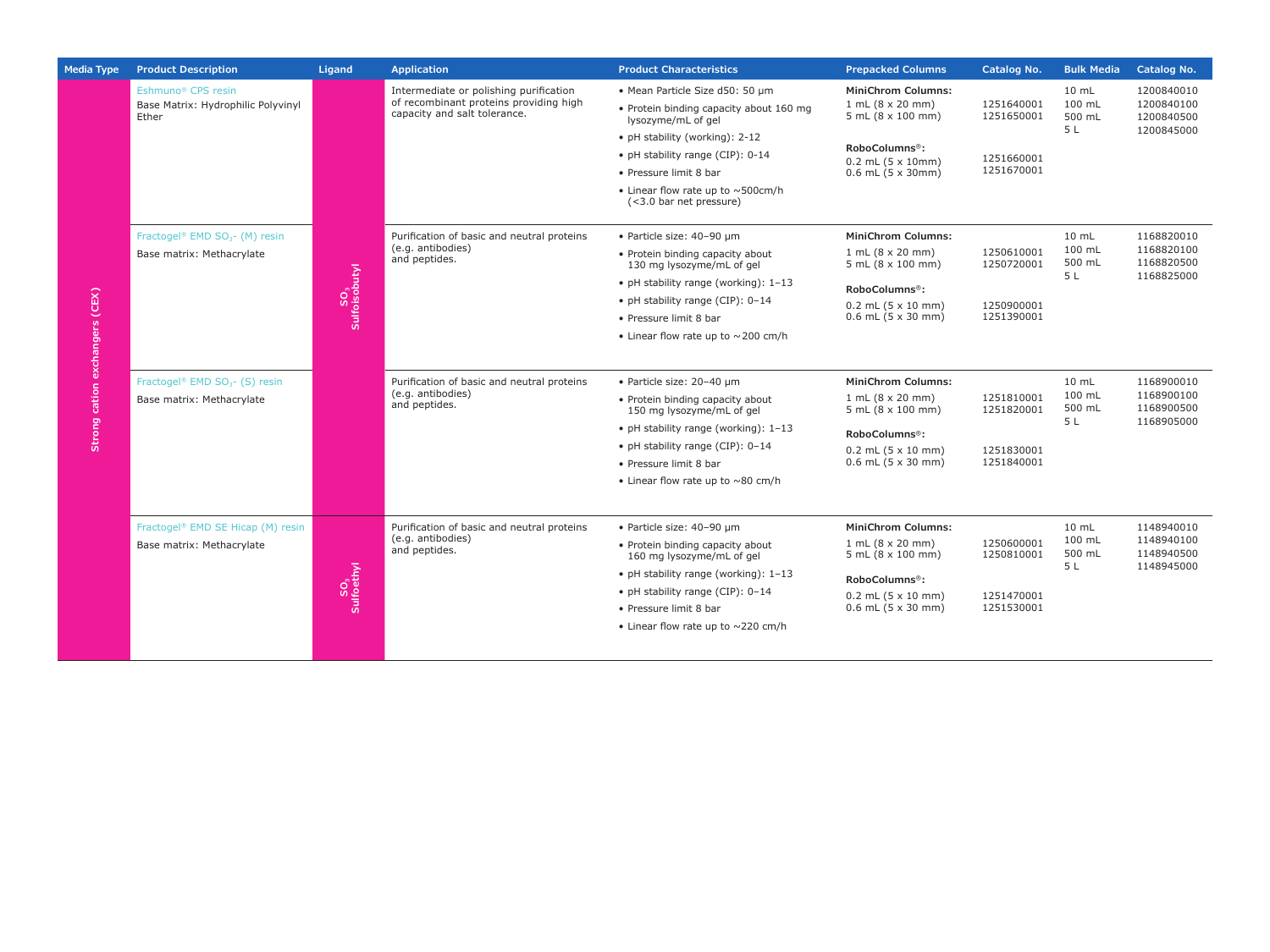| Media Type                                          | <b>Product Description</b>                                                    | Ligand                                                          | <b>Application</b>                                                                                                                                                                                                                                                                                                                     | <b>Product Characteristics</b>                                                                                                                                                                                                                                                                                | <b>Prepacked Columns</b>                                                                                                                                | <b>Catalog No.</b>                                   | <b>Bulk Media</b>                          | Catalog No.                                                        |
|-----------------------------------------------------|-------------------------------------------------------------------------------|-----------------------------------------------------------------|----------------------------------------------------------------------------------------------------------------------------------------------------------------------------------------------------------------------------------------------------------------------------------------------------------------------------------------|---------------------------------------------------------------------------------------------------------------------------------------------------------------------------------------------------------------------------------------------------------------------------------------------------------------|---------------------------------------------------------------------------------------------------------------------------------------------------------|------------------------------------------------------|--------------------------------------------|--------------------------------------------------------------------|
| Weak cation<br>exchangers<br>(CEX)                  | Fractogel® EMD COO- (M) resin<br>Base matrix: Methacrylate                    | COO-<br>Carboxyethyl                                            | Purification of basic and neutral proteins<br>(e.g. antibodies) and peptides.<br>Due to the titration behavior, the ion<br>exchange media can be used from pH 6 up<br>to pH 12.<br>Efficient for difficult aggregate removal.                                                                                                          | · Particle size: 40-90 µm<br>• Protein binding capacity about<br>100 mg lysozyme/mL of gel<br>• pH stability range (working): 1-12<br>• pH stability range (CIP): 0-14<br>• Pressure limit 8 bar<br>• Linear flow rate up to $\sim$ 300 cm/h                                                                  | <b>MiniChrom Columns:</b><br>1 mL (8 × 20 mm)<br>5 mL (8 × 100 mm)<br>RoboColumns <sup>®</sup> :<br>$0.2$ mL (5 x 10 mm)<br>$0.6$ mL (5 x 30 mm)        | 1250620001<br>1250820001<br>1251480001<br>1251540001 | $10 \text{ mL}$<br>100 mL<br>500 mL<br>5 L | 1168860010<br>1168860100<br>1168860500<br>1168865000               |
| Mixed-mode cation<br>exchange media<br>(CEX)        | Eshmuno <sup>®</sup> CMX<br>Base matrix: Hydrophilic Polyvinyl<br>Ether       | COO-(weak cation<br>exchange) and<br>alkyl-functional<br>groups | Weak cation exchange properties with<br>hydrophobic interaction, providing high<br>selectivity for mAbs, fusion protein<br>and antibody drug conjugates (ADCs)<br>purification as well as separation of low<br>molecular weight impurities and host cell<br>proteins (HCPs). High dynamic binding<br>capacity and high recovery rates. | • Mean particle size $d_{50}$ : 50 µm<br>· Protein binding capacity 60 mg pIgG/mL<br>packed resin<br>• pH stability range (working): 2-12<br>• pH stability range (CIP): 0-14<br>· Pressure limit: 8 bar<br>• Linear flow rate up to 300cm/h                                                                  | <b>MiniChrom Columns:</b><br>1 mL (8 x 20 mm)<br>5 mL (8 × 100 mm)<br>RoboColumns <sup>®</sup> :<br>$0.2$ mL (5 x 10 mm)<br>$0.6$ mL (5 x 30 mm)        | 1251850001<br>1251860001<br>1251870001<br>1251880001 | $10 \text{ mL}$<br>100 mL<br>500 mL<br>5 L | 1206500010<br>1206500100<br>1206500500<br>1206505000               |
| salt-tolerant<br>(mixed mode<br>nromatography)      | Eshmuno <sup>®</sup> HCX resin<br>Base matrix: Hydrophilic Polyvinyl<br>Ether | +<br>+ carboxy -<br>phenyl<br>Sulfo                             | Direct capture and intermediate polishing<br>from clarified feed stocks.<br>High dynamic binding capacity at high<br>conductivity applications.                                                                                                                                                                                        | • Mean particle size $d_{50}$ : 85 µm<br>• Protein binding capacity about 50 mg<br>pIqG/ mL of gel<br>• pH stability range (working): 2-12<br>• pH stability range (CIP): 2-14<br>• Pressure limit 8 bar<br>• Linear flow rate up to $\sim$ 1000 cm/h<br>(<2.5 bar net pressure)                              | <b>MiniChrom Columns:</b><br>1 mL (8 x 20 mm)<br>5 mL (8 x 100 mm)<br>RoboColumns <sup>®</sup> :<br>$0.2$ mL $(5 \times 10$ mm)<br>$0.6$ mL (5 x 30 mm) | 1250660001<br>1250750001<br>1251340001<br>1251420001 | $10 \text{ mL}$<br>100 mL<br>500 mL<br>5L  | 1200870010<br>1200870100<br>1200870500<br>1200875000               |
| Immobilized metal affinity<br>chromatography (IMAC) | Fractogel® EMD Chelate (M) resin<br>Base matrix: Methacrylate                 | Iminodiacetic acid                                              | Various proteins, e.g. histidine-tailed<br>recombinant proteins or proteins with<br>exposed histidine residues. The metal ion can<br>coordinate to non-bonding electron pairs of<br>the amino acid side chains.                                                                                                                        | · Particle size: 40-90 µm<br>• Protein binding capacity about<br>60 mg lysozyme/mL of gel<br>• Metal ion binding capacity about<br>75 µmol copper/mL of gel<br>• pH stability range (working): 1-12<br>• pH stability range (CIP): 0-14<br>• Pressure limit 8 bar<br>• Linear flow rate up to $\sim$ 240 cm/h | <b>MiniChrom Columns:</b><br>1 mL (8 x 20 mm)<br>5 mL (8 x 100 mm)<br>RoboColumns <sup>®</sup> :<br>$0.2$ mL (5 x 10 mm)<br>$0.6$ mL (5 x 30 mm)        | 1250630001<br>1250830001<br>1251490001<br>1251550001 | 10 mL<br>100 mL<br>250 mL<br>500 mL<br>5 L | 1103380010<br>1103380100<br>1103380250<br>1103380500<br>1103385000 |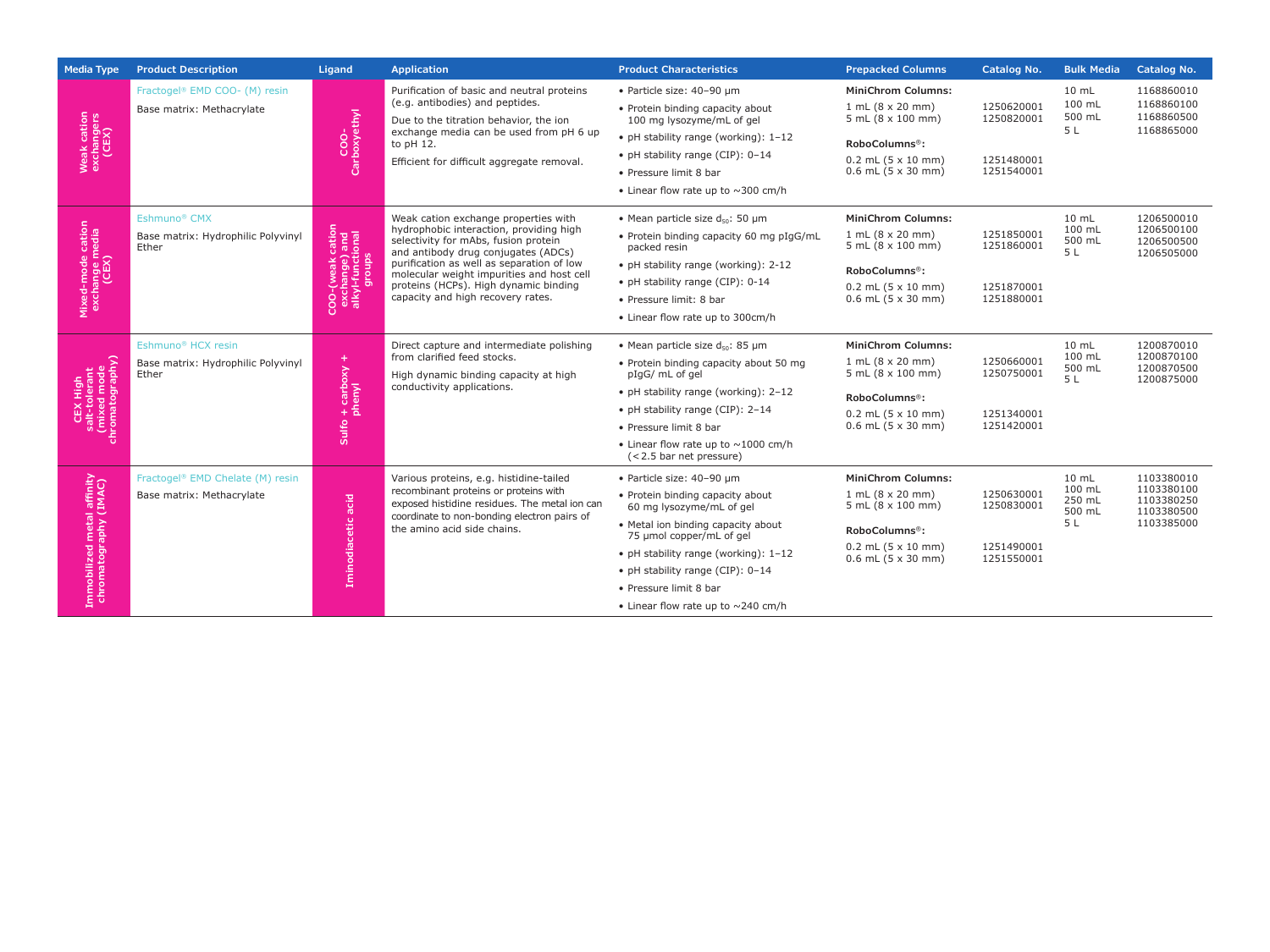| <b>Media Type</b>                 | <b>Product Description</b>                                                                                              | Ligand                                                                                 | <b>Application</b>                                                                                                                                                                  | <b>Product Characteristics</b>                                                                                                                                                                                                                              | <b>Prepacked Columns</b>                                                                                                                                              | Catalog No.                                          | <b>Bulk Media</b>                                                                | <b>Catalog No.</b>                                                                                                               |
|-----------------------------------|-------------------------------------------------------------------------------------------------------------------------|----------------------------------------------------------------------------------------|-------------------------------------------------------------------------------------------------------------------------------------------------------------------------------------|-------------------------------------------------------------------------------------------------------------------------------------------------------------------------------------------------------------------------------------------------------------|-----------------------------------------------------------------------------------------------------------------------------------------------------------------------|------------------------------------------------------|----------------------------------------------------------------------------------|----------------------------------------------------------------------------------------------------------------------------------|
| Protein A affinity chromatography | Eshmuno <sup>®</sup> A resin<br>Base matrix: Hydrophilic Polyvinyl<br>Ether                                             | MilliporeSimga<br>proprietary<br>ligand recombinantely<br>expressed in <i>E. coli</i>  | High capacity caustic stable Protein A<br>affinity chromatography resin for the<br>purification of Fc-containing proteins,<br>including but not limited to monoclonal<br>antibodies | • Mean particle size d <sub>so</sub> : 50 µm<br>• Protein binding capacity<br>40-55mg/mL at 3-6 min RT<br>and 5% breakthrough for mAbs<br>• pH stability range 1.5-13.5<br>· Pressure limit 8 bar<br>• Linear flow rate > 500 cm/hr                         | <b>MiniChrom Columns:</b><br>$1 mL (8 \times 20 mm)$<br>5 mL (8 × 100 mm)<br>RoboColumns <sup>®</sup> :<br>$0.2$ mL $(5 \times 10$ mm)<br>$0.6$ mL $(5 \times 30$ mm) | 1251600001<br>1251610001<br>1251620001<br>1251630001 | 10 mL<br>100 mL<br>500 mL<br>5L<br>10 L                                          | 1200890010<br>1200890100<br>1200890500<br>1200895000<br>1200899010                                                               |
|                                   | ProSep® Ultra Plus resin<br>Base matrix: Controlled Pore Glass<br>(CPG)                                                 | rSPA = recombinant<br>structurally conserved<br>natural protein A<br>natural protein A | High capacity Protein A affinity<br>chromatography resin for the purification of<br>Fabs and Fc-containing proteins, including<br>but not limited to monoclonal antibodies.         | · Particle size: 37-74 µm<br>• Dynamic Binding Capacity:<br>$> 50$ mg/mL<br>• pH stability range: 1-8.5<br>· Pressure limit 10 bar<br>• Linear flow rate up to 500 cm/h<br>at 2 bar at 20 cm bed height                                                     | <b>MiniChrom Columns:</b><br>1 mL (8 x 20 mm)<br>5 mL (8 × 100 mm)<br>RoboColumns <sup>®</sup> :<br>$0.2$ mL $(5 \times 10$ mm)<br>$0.6$ mL $(5 \times 30$ mm)        | 1250670001<br>1250760001<br>1251350001<br>1251430001 | 10 mL<br>100 mL<br>1 <sub>L</sub><br>5L<br>10L<br>25L                            | 175118824<br>175118827<br>175118830<br>175118833<br>175118835<br>175118834                                                       |
|                                   | ProSep®-vA Ultra resin<br>Base matrix: Controlled Pore Glass<br>(CPG)                                                   | nPA = native animal<br>free protein A from<br>Staphylococcus aureus                    | Affinity purification of mAbs.                                                                                                                                                      | · Particle size: 75-125 µm<br>• Dynamic Binding Capacity:<br>$\sim$ 35 mg/mL<br>• pH stability range: 1-8.5<br>· Pressure limit 10 bar<br>• Linear flow rate up to 1000 cm/h<br>at 2 bar at 20 cm bed height                                                |                                                                                                                                                                       |                                                      | $10 \text{ mL}$<br>100 mL<br>1 <sub>L</sub><br>5L<br>10L<br>25L                  | 115115824<br>115115827<br>115115830<br>115115833<br>115115835<br>115115834                                                       |
|                                   | ProSep®-vA High Capacity resin<br>Base matrix: Controlled Pore Glass<br>(CPG)                                           | nPA = native animal<br>free protein A from<br>Staphylococcus aureus                    | Affinity purification<br>of mAbs.                                                                                                                                                   | · Particle size: 75-125 µm<br>· Dynamic Binding Capacity:<br>> 20 mg/mL at 10% breakthrough and<br>3-6 minute residence time<br>• H stability range: 1-8.5<br>· Pressure limit 10 bar<br>• Linear flow rate up to 1000 cm/h<br>at 2 bar at 20 cm bed height |                                                                                                                                                                       |                                                      | $10 \text{ mL}$<br>100 mL<br>1 <sub>L</sub><br>5 L<br>10L                        | 113115824<br>113115827<br>113115830<br>113115833<br>113115835                                                                    |
| Affinity<br>Chromatography        | Eshmuno <sup>®</sup> P anti-A and Eshmuno <sup>®</sup><br>P anti-B resin<br>Base matrix: Hydrophilic Polyvinyl<br>Ether | Trisaccharide blood<br>group antigens (A or B)                                         | Removal of<br>anti-A/B antibodies from immunoglobulin<br>(Ig)                                                                                                                       | • Particle size $d_{50}$ : 50 µm<br>• pH stability range: 1.5-13.5<br>• Pressure limit 8 bar<br>• Linear flow rate > 500 cm/hr<br>• > 75% of anti-A and anti-B removal                                                                                      |                                                                                                                                                                       |                                                      | $10$ mL<br>100 mL<br>500 mL<br>5 L<br>$10 \text{ mL}$<br>100 mL<br>500 mL<br>5 L | anti-A<br>1200940010<br>1200940100<br>1200940500<br>1200945000<br>anti-B<br>1200950010<br>1200950100<br>1200950500<br>1200955000 |

\* Cat. no. needs to be complemented by the 4-digit volume indication: 10 g: 0010; 100 g: 0100; 1000 g: 1000; 5000 g: 5000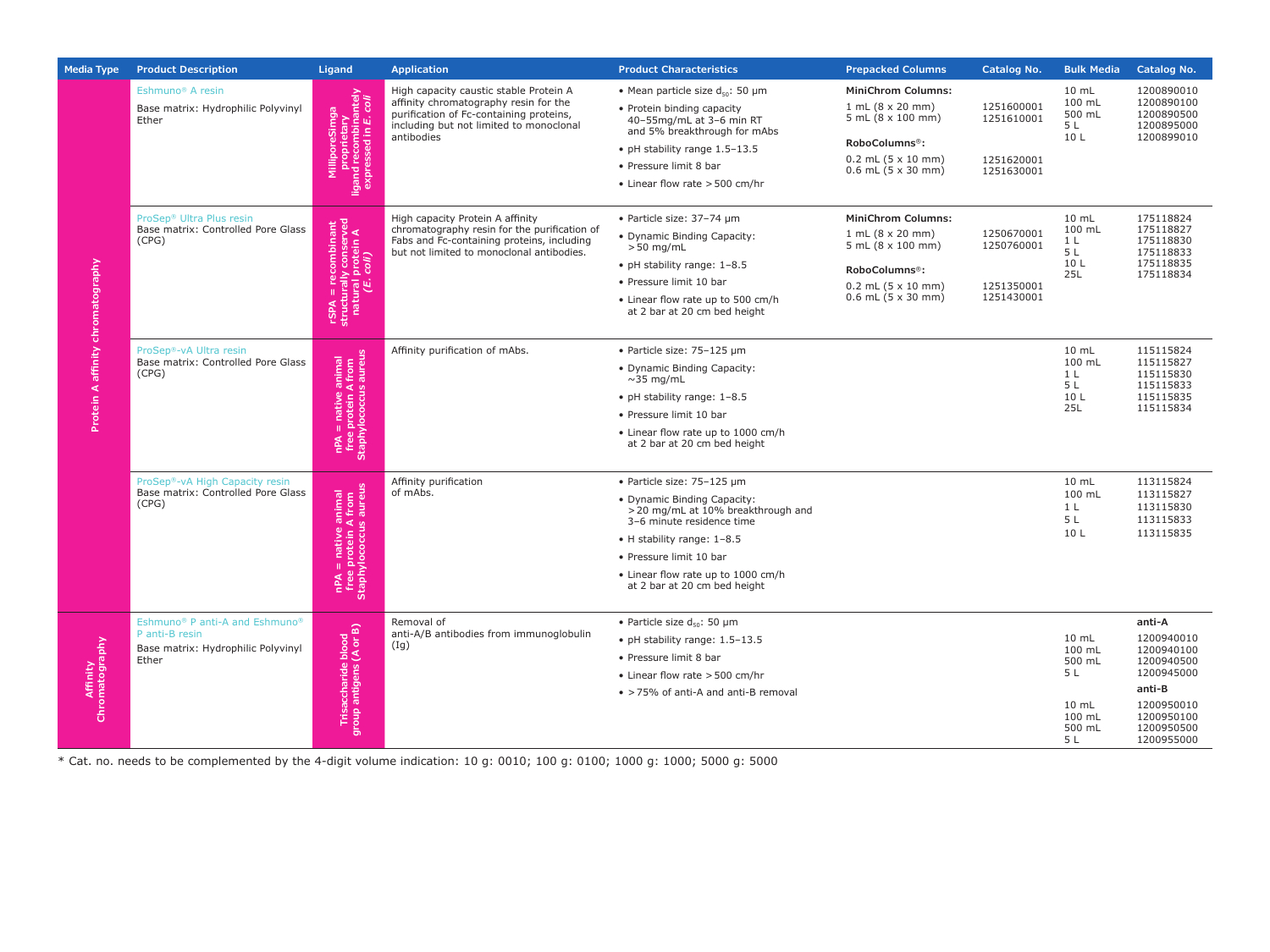| <b>Media Type</b>                              | <b>Product Description</b>                                                                  | Ligand                                                       | <b>Application</b>                                                    | <b>Product Characteristics</b>                                                                                                                                                                                                                                                                      | <b>Prepacked Columns</b>                                                                                                                                                                                                                                                                                                                                                                                                                                                                                                                                                                                                                                      | <b>Catalog No.</b>                                                                             | <b>Bulk Media</b>                                                                                                                                                                                                                                                                                                                                                                                                                                                                                                                                                                     | Catalog No.                                                                                                                                                                                                                                |
|------------------------------------------------|---------------------------------------------------------------------------------------------|--------------------------------------------------------------|-----------------------------------------------------------------------|-----------------------------------------------------------------------------------------------------------------------------------------------------------------------------------------------------------------------------------------------------------------------------------------------------|---------------------------------------------------------------------------------------------------------------------------------------------------------------------------------------------------------------------------------------------------------------------------------------------------------------------------------------------------------------------------------------------------------------------------------------------------------------------------------------------------------------------------------------------------------------------------------------------------------------------------------------------------------------|------------------------------------------------------------------------------------------------|---------------------------------------------------------------------------------------------------------------------------------------------------------------------------------------------------------------------------------------------------------------------------------------------------------------------------------------------------------------------------------------------------------------------------------------------------------------------------------------------------------------------------------------------------------------------------------------|--------------------------------------------------------------------------------------------------------------------------------------------------------------------------------------------------------------------------------------------|
| Size exclusion<br>chromato-<br>graphy (SEC)    | Fractogel® EMD BioSEC (S)<br>resin<br>Base matrix: Methacrylate                             | Modified pore<br>structure                                   | Separation of proteins in the<br>range between 5 kDa and<br>1000 kDa. | • Particle size: 20-40 µm<br>• pH stability range (working): 1-12<br>• pH stability range (CIP): 0-14<br>• Pressure limit 8 bar<br>• Linear flow rate up to 100 cm/h                                                                                                                                |                                                                                                                                                                                                                                                                                                                                                                                                                                                                                                                                                                                                                                                               |                                                                                                | 150 mL<br>250 mL<br>5 L                                                                                                                                                                                                                                                                                                                                                                                                                                                                                                                                                               | 1103170150<br>1103170250<br>1103175000                                                                                                                                                                                                     |
| Normal-phase and Reversed-phase Chromatography | PharmPrep <sup>"</sup> P100 sorbent<br>Base matrix: Spherical silica<br>gel particles       | Si 100, 10 µm, 20 µm<br>RP-18e, 10 µm, 20 µm<br>RP-8e, 10 µm | Peptides (insulin), APIs,<br>antibiotics, intermediates.              | • Spherical high-performance sorbent<br>• Mean pore size: 10 nm<br>● Pressure PharmPrep <sup>™</sup> P Si 100<br>≤ 25 bar (10 µm), $\leq$ 10 bar (20 µm)<br>• Pressure PharmPrep™ P100 RP-18e<br>$≤ 40$ bar (10 µm), $≤ 25$ bar (20 µm)<br>● Pressure PharmPrep™ P100 RP-8e<br>$\leq$ 40bar (10 µm) | Ready to use columns for method<br>development Scout columns 250<br>$\times$ 4.6 mm<br>PharmPrep <sup>"</sup> P100 RP-18e, 10 µm<br>PharmPrep <sup>™</sup> P100 RP-18e, 20 µm<br>PharmPrep" P100 RP-8e, 10 µm<br>Validation kit (3x Scout columns<br>250 x 4.6mm)<br>PharmPrep™ P100 RP-8e, 10 µm<br>Ready to use columns for<br>preparative chromatography<br>HIBAR <sup>®</sup> prepacked columns<br>$250 \times 25$ mm<br>PharmPrep" P100 RP-18e, 10 µm<br>PharmPrep" P100 RP-18e, 20 µm<br>PharmPrep" P100 RP-8e, 10 µm<br>PharmPrep" P Si100 10 µm and<br>20 um are also available in HIBAR®<br>prepacked columns 250 x 25 mm<br>on demand (customized). | 1205710001<br>1205720001<br>1205940001<br>1205940003<br>1205730001<br>1205740001<br>1205880001 | 10, 100, 1000 g x<br>PharmPrep" P Si 100,<br>$10 \mu m$<br>PharmPrep" P Si 100,<br>$20 \mu m$<br>PharmPrep <sup>**</sup> P100<br>RP-18e, 10 µm<br>PharmPrep <sup>"</sup> P100<br>RP-18e, 20 µm<br>PharmPrep <sup>"</sup> P100<br>RP-8e, 10 µm<br>All PharmPrep" products<br>are available in HIBAR®<br>prepacked columns<br>250 x 50 mm on demand,<br>customized.<br>Validation kit $(3 \times 100 \text{ q})$<br>PharmPrep™ P100 RP-8e,<br>$10 \mu m$<br>Validation kit PharmPrep <sup>"</sup><br>P100 RP-18e, 10 µm<br>Validation kit PharmPrep <sup>**</sup><br>P100 RP-18e, 20 µm | 1.19681<br>1.19682<br>1.19995<br>1.19996<br>1.19132<br>1191320003<br>1199950003<br>1199960003                                                                                                                                              |
|                                                | LiChroprep <sup>®</sup> sorbent<br>Base matrix:<br>Irregular-shaped silica gel<br>particles | Si 60, RP-8,<br>RP-18                                        | APIs, antibiotics, steroides,<br>intermediates,<br>natural products.  | · Irregular-shaped silica gel particles<br>$\bullet$ 15-25 µm, 25-40 µm, 40-63 µm<br>• Mean pore size of RP-18, RP-8: 10 nm<br>• Mean pore size of Si 60: 6 nm                                                                                                                                      | Ready to use columns for<br>preparative chromatography<br>HIBAR <sup>®</sup> prepacked columns<br>250 × 25 mm, 250 × 50 mm                                                                                                                                                                                                                                                                                                                                                                                                                                                                                                                                    | On demand                                                                                      | LiChroprep <sup>®</sup> sorbent<br>Si $60, 15-25 \mu m$<br>LiChroprep <sup>®</sup> sorbent<br>Si 60, 25-40 µm<br>LiChroprep <sup>®</sup> sorbent<br>Si 60, 40-63 um<br>LiChroprep <sup>®</sup> sorbent<br>RP-8, 40-63 µm<br>LiChroprep <sup>®</sup> sorbent<br>RP-18, 15-25 µm<br>LiChroprep <sup>®</sup> sorbent<br>RP-18, 25-40 um<br>LiChroprep <sup>®</sup> sorbent<br>RP-18, 40-63 µm                                                                                                                                                                                            | 1.09336<br>100 g, 500 g,<br>5 kg, 25 kg<br>1.09390<br>250 g, 1 kg,<br>$25$ kg<br>1.13905<br>250g<br>1.09362<br>250 g, 1 kg<br>1.13901<br>1 kg, 25 kg<br>1.09303<br>1 kg<br>1.13900<br>250 g, 1 kg<br>1139730250<br>100 g, 500 g,<br>$1$ kg |

\* Cat. no. needs to be complemented by the 4-digit volume indication: 10 g: 0010; 100 g: 0100; 1000 g: 1000; 5000 g: 5000